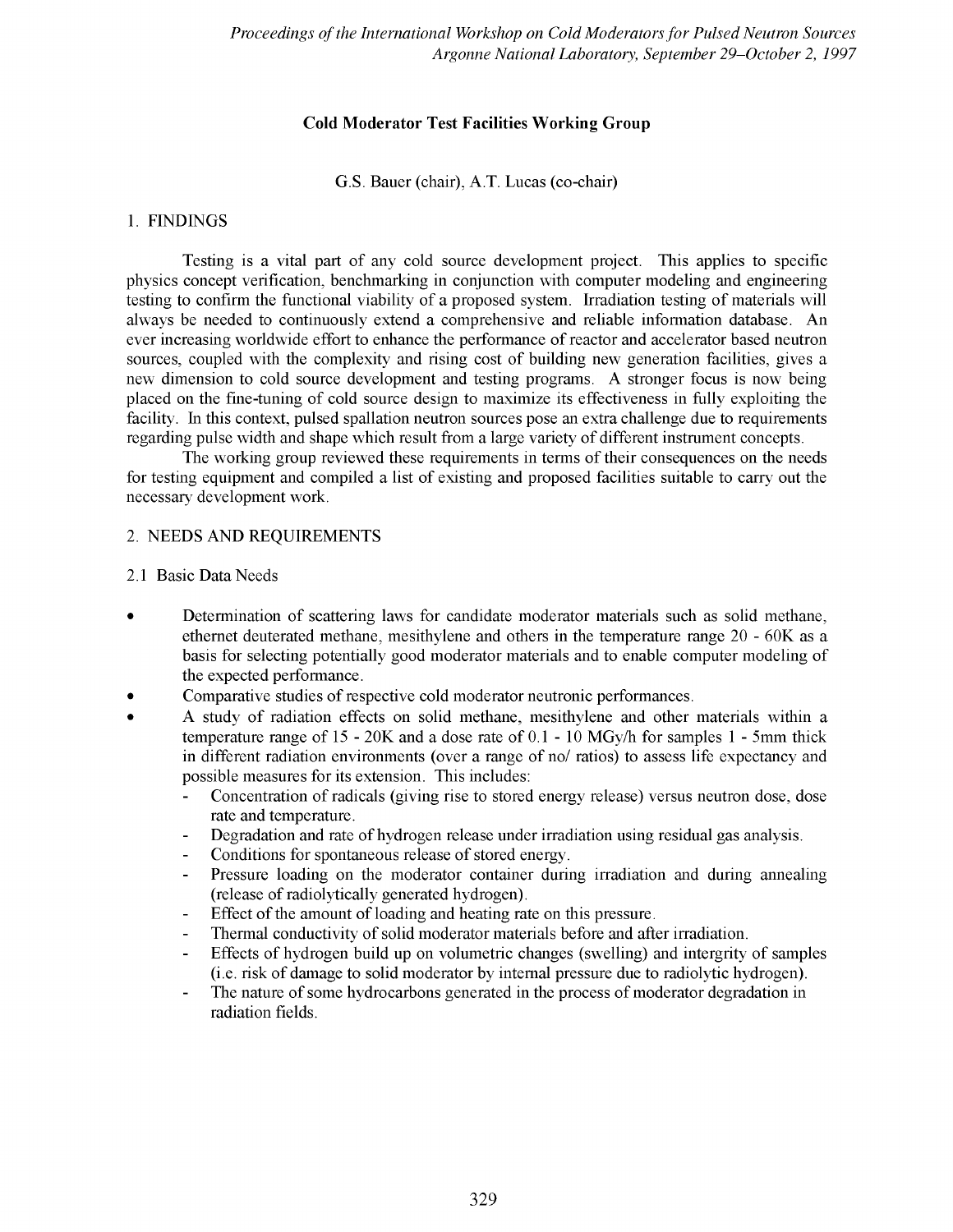## *2.2* Engineering and Systems Testing

While heat removal systems and refrigeration loops are relatively well understood, special requirements of new types of cold sources and retrofits to existing neutron facilities tend to be subject to rather stringent boundary conditions. This makes it desirable, and in some cases even mandatory, to carry out tests on the full system or on parts thereof, before putting it in operation in a radiation environment. Such tests in cold condition can constitute a very large effort, especially if modifications to vacuum insulated components and subsystems must be made. Access to a large vacuum chamber with sufficient cryogenic capacity would be of great help in this context. Ideally, if a new cold moderator concept is developed in the frame of a new large project, "in pile" testing in a realistic environment, albeit possibly at reduced heat loading, would be desirable.

## 2.3 Requirements for Test Facilities

To examine potential moderator materials in terms of their frequency spectrum, optical spectroscopy can be used in many cases, but incoherent inelastic neutron spectroscopy is to be preferred, because this ensures that all modes which neutrons can couple to are actually accounted for. Suitable spectrometers should:

- cover a large energy range  $(\leq 1 \text{meV}$  to several 100 meV)
- have good energy resolution especially for low energies
- allow absolute calibration for cross section determination.

A neutron generator (spallation target or photonuclear facility) with the following characteristics is desirable:

- Fast neutron pulse lengths of less than  $0.5\mu s$
- Neutron intensities of some  $10^{10}$  to  $10^{12}$  n/pulse
- Repetition rates of 10 Hz or less
- Easy access to the moderator
- Flexible cryogenic equipment (variable temperature and cooling power)
- Possibility to vary the moderator environment (pre-moderator, reflector, shielding)
- Opportunity to change from direct time-of-flight to high resolution crystal analyzer time-of flight measurements
- Detectors of known sensitivity for a wide range of neutron energies

General requirements for irradiation facility are as follows:

- Radiation flux of approximately  $10^{11}$   $10^{12}$  n/cm<sup>2</sup>/s
- Capability of variable neutron to gamma ratio
- Sufficient flexibility to accept cold samples up to  $10 \text{ cm} \times 10 \text{ cm}$
- Temperature range of 15 K 60 K
- Accessibility for easy handling of samples and cryostats.

# 3. SPECIFIC FACILITIES FOR MEASURING SCATTERING LAWS

High performance neutron spectrometers using time of flight for density of state measurements are available at many neutron sources. Spectrometers on pulsed sources particularly well suited for the present context include:

- QENS, LRMECS and HRMECS at IPNS, Argonne National Laboratory, US
- TFXA, MARI, IRIS and HET at ISIS, Rutherford Appleton Laboratory, UK
- FDS at the Lujan Center, Los Alamos National Laboratory, US
- INC at KENS, Tsukuba, Japan
- DIN-2 at IBR-2, Joint Institute of Nuclear Research, Dubna, Russia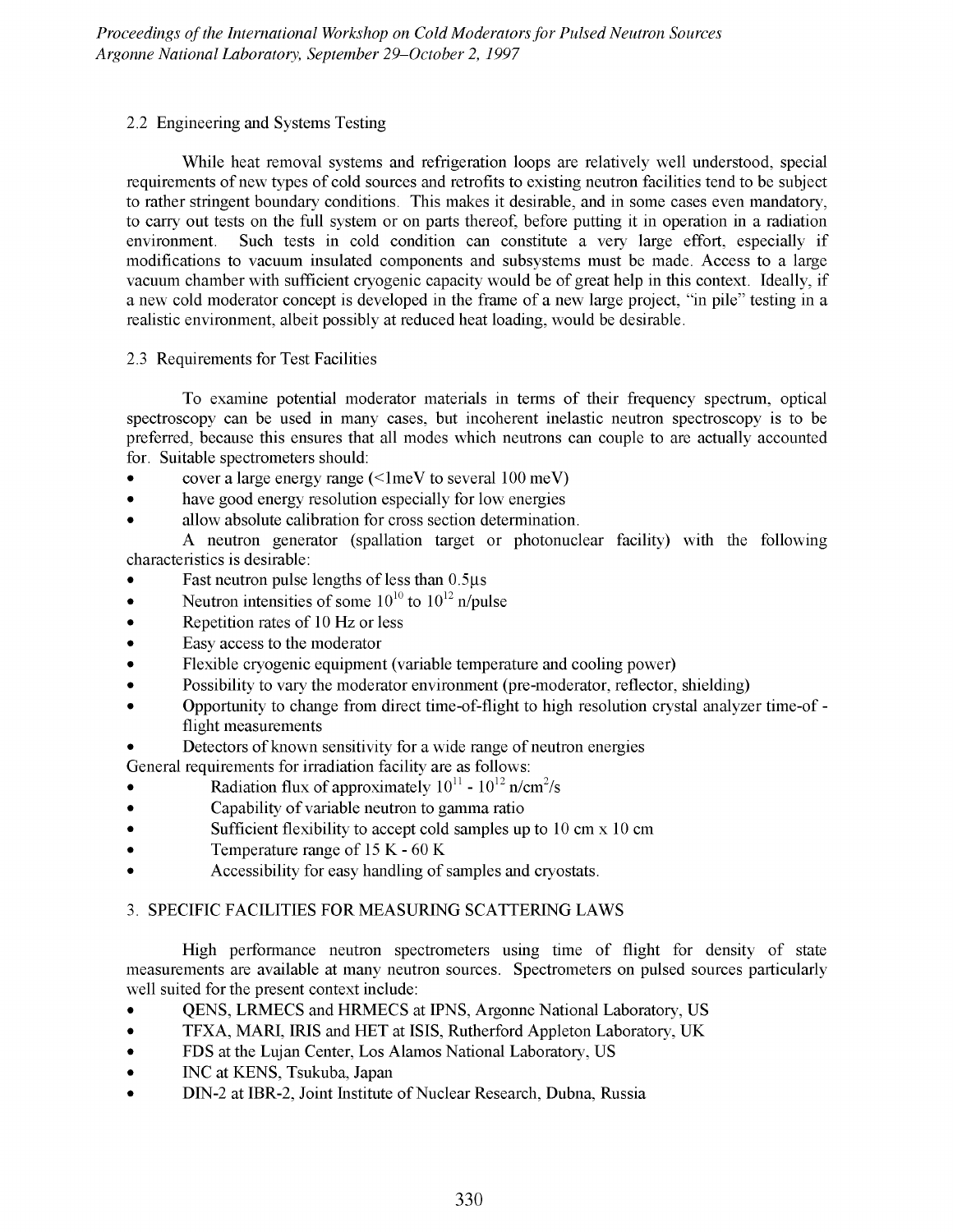## 4. SPECIFIC FACILITIES FOR MEASURING MODERATOR PERFORMANCE

### 4.1 Moderator Test Facility at the Hokkaido Electron Linac

An established test facility exists at the electron linear accelerator at Hokkaido University, Japan. This setup allows different configurations of target-moderator-reflector arrangements to be tested in a very flexible way. Pulse shape evaluation as well as spectral measurements are possible and many studies have been carried out to provide a database for cold moderator systems design and to check computed design data.

Linac Data

- Maximum beam energy 45 MeV (15 and 30MeV are also possible)
- Pulse width 10 ns to  $\sim$ 3 µs on demand
- Beam current  $\sim$ 140,  $\mu$ A maximum average
- Rep rate  $1 \sim 200$  pps and single shot
- **Beam size** 10 mm diameter (larger is possible)

A fixed or portable cold moderator can be accommodated and pulse shape can be measured by a mica crystal spectrometer or 20 K PG crystal spectrometer. The facility is available for collaborative R&D work.

## 4.2 COSY Neutron Source Test Facility (proposed)

COSY is a 2 GeV proton synchrotron at the Forschungszentrum Juelich (FZJ, Germany), which has one beam line dedicated to neutronic experiments. Currently, only slow (multitum) extraction is possible, and the beam line is mostly used for experiments relating to the physics of spallation neutron generation. However, a study is under ways to fit the ring with single turn extraction capability. This would allow installation of a moderator test facility similar to the one in Hokkaido, but with realistic spallation target geometries, since proton energies from a few hundred MeV up to 2 GeV would be available. About  $10^{10}$  protons per pulse would be available at a repetition rate around 0.2 Hz (depending on energy).

4.3 KEK-Booster Facility (proposed)

The 500 MeV booster proton synchrotron located at KKK was presented as a possible test facility for target-moderator-reflector assemblies. The test area would be a proton dump between the accelerator and the experimental facility (KENS). The proton beam characteristics are as follows:

- Beam energy 500 MeV<br>Protons/pulse  $2 \times 10^{12}$
- Protons/pulse
- Reprate **From an arbitrary low frequency to 20Hz**

While the energy is lower than might be desired, a very low beam current is possible, reducing radiation problems for mock up testing. The proton dump is in a small concrete shielded room with a concrete shielded door. Time-of-flight measurement could be made by providing a neutron flight path through the door. It would take time to prepare this area for testing and a safety assessment would be required.

# 4.4 ASTE (AGS Spallation Target Experiments) - Collaboration

A collaboration has been formed between several US, European and Japanese Laboratories to prepare and carry out a test program at the Brookhaven "Alternating Gradient Synchrotron" facility.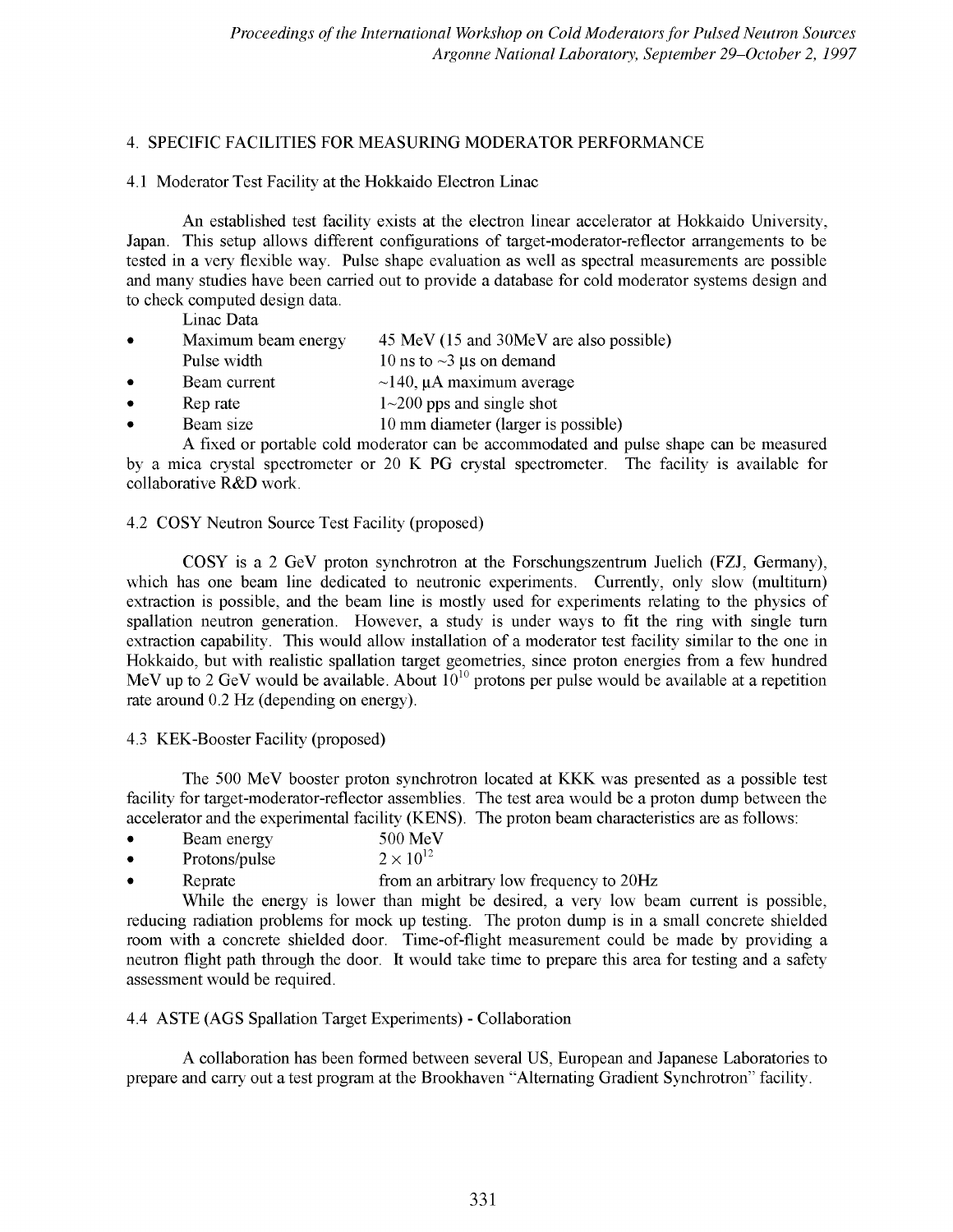*Proceedings of the International Workshop on Cold Moderators for Pulsed Neutron Sources Argonne National Laboratory, September 29-October 2, 1997*

Current AGS performance data are:

- Pulsed proton beam energy of 1.5 GeV to 24 GeV
- 8 bunches/pulse, a minimum of 30 ms apart
- Rep rate 1.6 sec
- Maximum number of p+ per bunch about  $7.5 \times 10^{12}$
- Bunch duration about 40ns

Without full aperture kicker the  $p+$  intensity is a function of energy below 18 GeV. Currently the beam diameter at the target position is 20 cm at 1.5 GeV, but beam optics will be available as of 1998, to control the beam footprint on the target. A 20cm diameter liquid Hg target (stainless steel contained) is sited close to the beam stop in the "U"-line within about 7 m of earth shielding.

First test measurements were performed in 1997, with a bare target. Quantities measured include:

- beam profile data using foil and wire chamber devices,
- spatial and spectral neutron leakage using foil activation,
- pulsed strain on the mercury containment using laser interferometry, and
- temperature distribution in the mercury at 24GeV

Measurements planned for 1998 will extend the data over several energies with improved monitoring. A reflected system will be installed that can offer the option to vary relative positions of the target and moderator. This will provide an opportunity to carry out ToF- measurements from both the bare target and the moderator through flight paths in the tunnel shielding. Provision will be made for the installation of a closed cycle cold moderator and the beam optics will allow the proton beam footprint on the target to be varied in order to verify the results of theoretical calculations.

Although cryogenic moderator testing is part of the program, ASTE aims primarily at full power tests for engineered high power spallation assemblies. It is not intended for routine testing of new ideas or to provide basic information in a systematic way. This would require a more readily accessible facility, which might well be of much lower power.

### 5. SPECIFIC FACILITIES FOR IRRADIATION TESTS

#### 5.1 Joint Institute for Nuclear Research (JINR)

The Frank Laboratory of the JINR (Dubna, Russia) is operating several facilities which meet the requirements listed above.

Channel #3 at the IBR-2 Reactor is equipped for irradiation of large samples (up to 20 by 40 cm) with a fast neutron flux of  $10^{10} - 8 \times 10^{12}$  n/cm<sup>2</sup>/s (up to 3 MGy/h) and gamma radiation up to 1 MGy/h. In the past, an installation for irradiation tests on solid methane at 20 - 30 K was in operation with which some problems have been investigated. Currently, the rig is in storage. Further use is difficult due to the high level of radiation and it would take about one year and some investment (approximately 50K\$) to reconstruct the installation.

Some of the requirements could be met by the FLNP Van de Graaf accelerator providing 3 MeV p+. Preferably, studies on the stability of small samples and chemistry research could be performed with the proton beam. An installation for such an application has been designed, but has not yet been constructed.

### 5.2 Penn State TRIGA Reactor

IPNS (Argonne National Laboratory) has proposed testing solid methane under irradiation at the Penn State TRIGA reactor. The facility as projected (Figure 1) could meet the requirements mentioned above. The safety case for the installation has been prepared and approval has been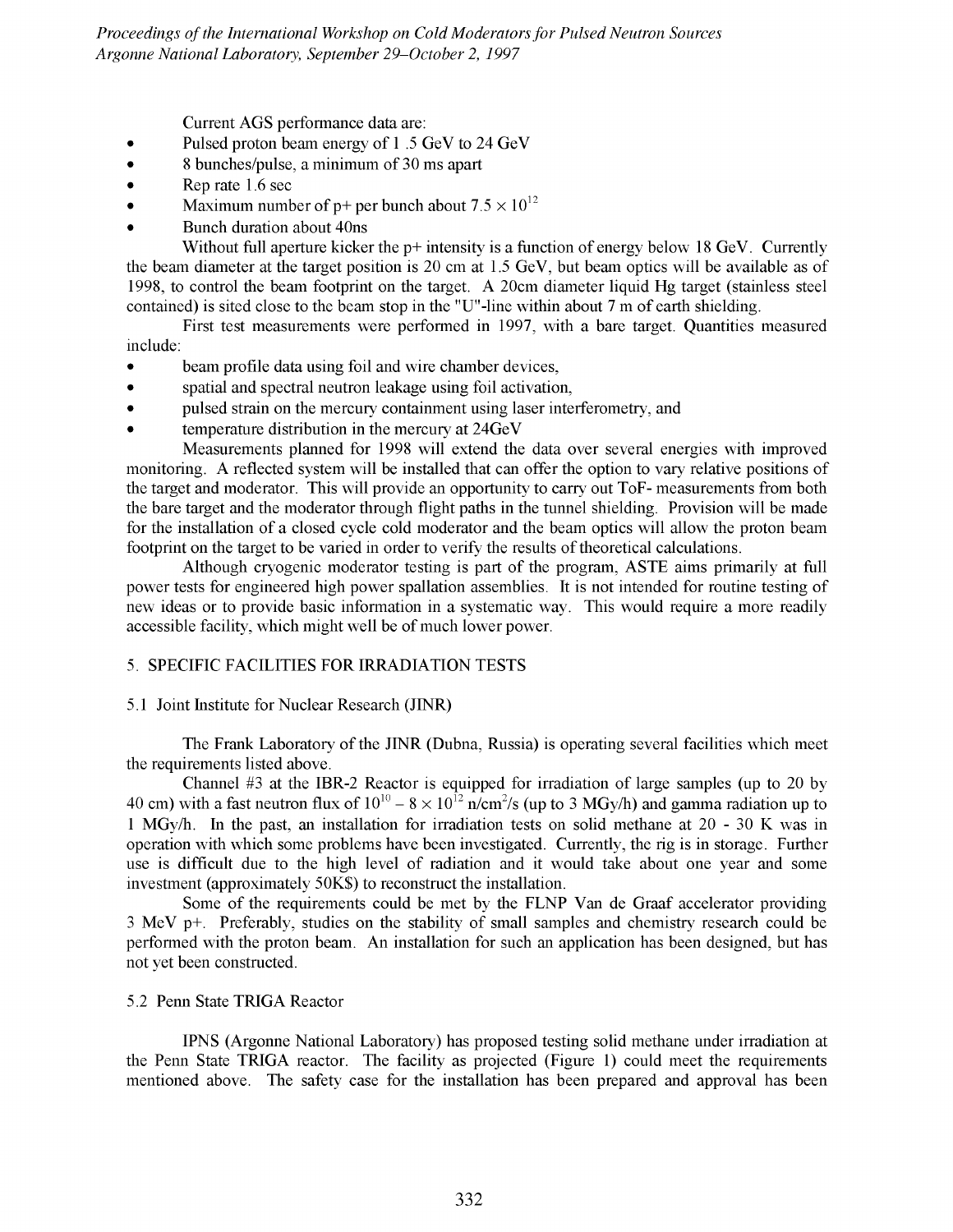

obtained, but currently the activities are on hold because the booster target development program at IPNS has been suspended.

Figure 1. Moderator Test Insert Designed by ANL for the Penn State TRIGA Reactor (1 MW).

A suggested experiment would help evaluate the build up of solid hydrogen-poor residues, including graphite, in a methane moderator. This would be done by nondestructive imaging of the buildup distribution using a neutron pinhole camera. A neutron absorber such as B4C would used for the pin hole and the relative brightness over the moderator surface would be mapped downstream by a position sensitive detector or by standard radiography equipment.

### 5.3 CARE Research Reactor

The main emphasis of the ISIS moderator development program currently is to find a chemical additive that inhibits the formation of hydrocarbons in the liquid methane moderator. The chemical engineers postulate that the addition of a selected hydrocarbon, such as propane or ethane, will inhibit methane breakdown and the production of gaseous hydrogen and long chain hydrocarbons.

The team is preparing tests on the CARE reactor of Imperial College, London University. This is to examine the breakdown mechanism of liquid methane under radiation. (Figure 2).

Small samples (40 cc) of liquid methane plus additives will be cooled using a helium gas circuit, close to the reactor core. The quantity of hydrogen and hydrocarbons produced will be measured after the methane has been frozen out of the irradiated sample.

Preliminary radiation dose maps of the in-core end of the beam tube have been made with a maximum dose of 0.034MGy/hr.

RAL personnel are now awaiting approval of the safety case by the CARE reactor safety committee. It is hoped to run a series of tests in early 1998.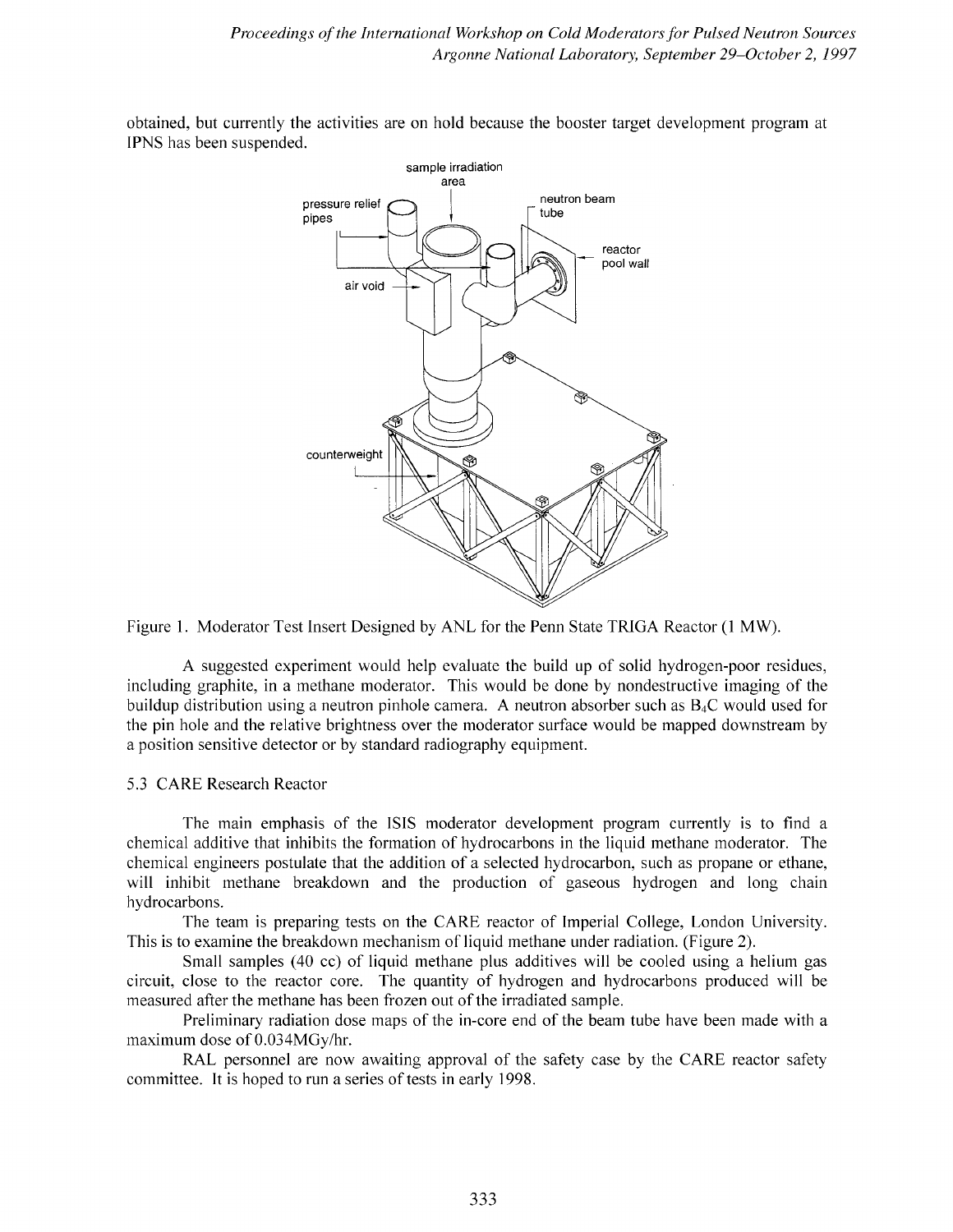*Proceedings of the International Workshop on Cold Moderators for Pulsed Neutron Sources Argonne National Laboratory, September 29-October 2, 1997*



Figure 2. The CARE Reactor Test Experiment, (a) Schematic Layout of the Experiment (b) Cross Section of the Sample Can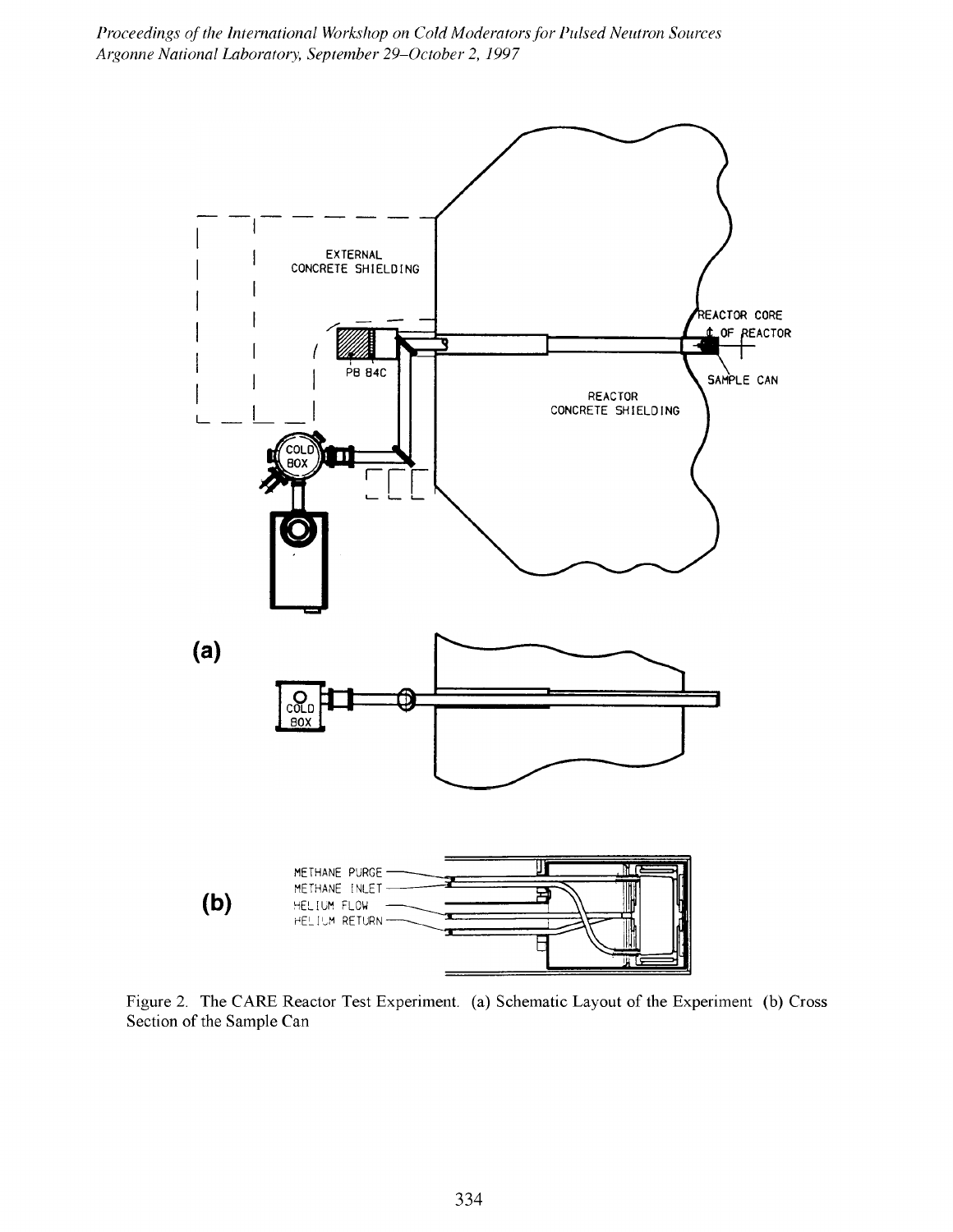### 5.4 ISIS

ISIS has agreed to contribute some beam time to well specified measurement proposals to characterize moderator performance. Preliminary proposals at the workshop so far include:

- Using a pinhole collimator to image the moderator on a detector (see above).
- Measure the energy spectrum from the ISIS hydrogen moderator with varying power deposition.
- Measure spectrum as a function of temperature from the hydrogen moderator.
- Test run the hydrogen moderator with hydrogen in supercritical condition. Firm proposals will be required before beam time can be offered in these areas.

# 6. FACILITIES FOR ENGINEERING AND SYSTEM TESTING

Probably, the field of cold moderator development has not sufficient activity to warrant construction and operation of dedicated full system test facilities. However, the working group has identified two opportunities which have been or can be used to test full systems:

## 6.1 Cryogenic System Testing

Functional testing of the HFIR cold source system under development at ORNL was carried out at the Arnold Engineering facility in Tullahoma, Tennessee. A large vacuum chamber, used for the testing of satellites, allowed building and operating a simple mockup of the entire loop. Correct pipe diameters, lengths and elevations were used, and reconfiguration was very easy as the whole loop was completely exposed. The chamber measures 10 m in diameter and 22 m high inside. A helium refrigerator line is piped into the chamber with a cooling capability of about 3 kW at 20 K.

It was planned to simulate cool-down behavior, steady state operation, simulated reactor on/off procedures, and transition to a standby state, which allows the cold moderator to be made safe with the reactor at full power in the event of a system failure. The only test not completed was the last, which was terminated by a trip of the chamber vacuum resulting from a cooling water pipe leak in the test equipment.

A team of competent engineers and technicians supports chamber operation and the complete pump-down time is about 8 hours to  $10^{-6}$  torr.

A safety case is required for each test but, this would be relatively easy having already carried out tests of this type.

### 6.2 Testing in a Realistic Radiation Field

SINQ at PSI (Switzerland), in its target facility has two systems of interconnected (T-like) penetrations in its  $D_2O$  moderator (Figure 3). The one with the wider access tube is occupied by the current cold moderator (see paper in these proceedings). The second one has a vertically displaced through tube, passing close to the target, which is interconnected at right angles by a service duct 10 cm wide and 30 cm high. The horizontal through tube changes its vertical height at the interconnection. This arrangement is flexible enough to accommodate many different moderator configurations and has been conceived with the postulated solid methane pellet moderator in mind, as discussed in a paper presented at ICANS XIII. The moderator can be viewed from both sides, or conversely, two side by side moderators could be considered. An ambient temperature water scatterer currently occupies the space, but this location could be made available to be an excellent future test facility. Of course, SINQ is not a pulsed source and therefore only time average properties can be examined.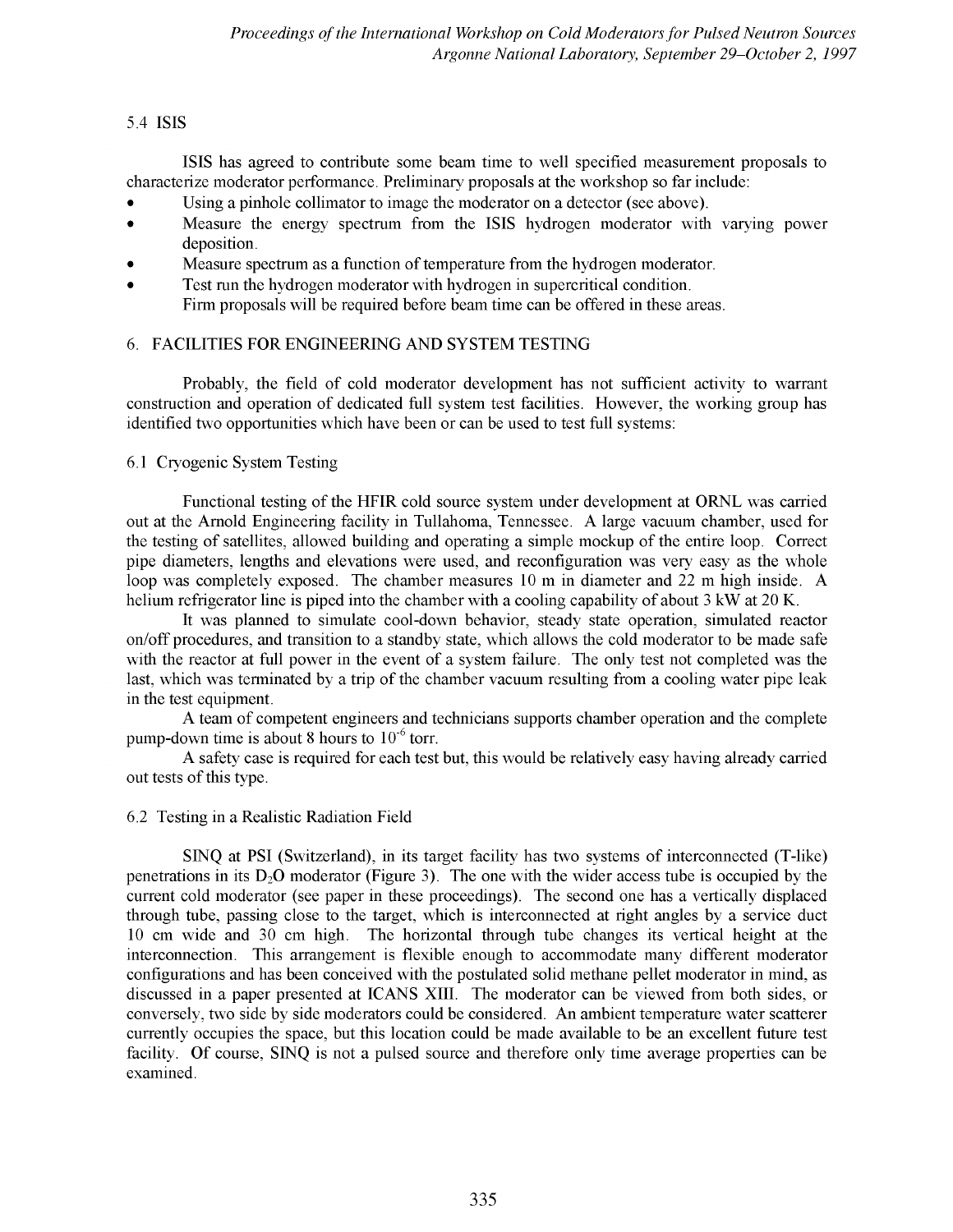*Proceedings of the International Workshop on Cold Moderators for Pulsed Neutron Sources Argonne National Laboratory, September 29-October 2, 1997*



Figure 3. The SINQ D20 Moderator Tank with its T-Shaped Penetrations for Scatterer/Moderator inserts, (a) Horizontal section through the moderator tank (b) dimensions of the tubes holding the current  $H20$  – scatterer (c) View of the current insert with  $H2O$  scatterer.

#### 7. ANCILLARY AND AUXILIARY EQUIPMENT

While most of the emphasis in current cryogenic moderator development work is on suitable high hydrogen density materials and full systems design, some efforts to improve components or develop new ones have been reported.

A new circulator for supercritical hydrogen was presented by the RIS $\phi$  Laboratory. This features an enclosed rotor assembly allowing all heat generated in the motor windings to be removed externally to the cryogenic system. The design flow rate is about 0.28 1/s against a developed head of 0.5 bar. Both shaft bearings are self-lubricating ceramic making for very high potential reliability.

A procedure to manufacture solid methane pellets is being studied at ORNL in an effort to examine the viability of a pelletised methane moderator system where radiation damage products